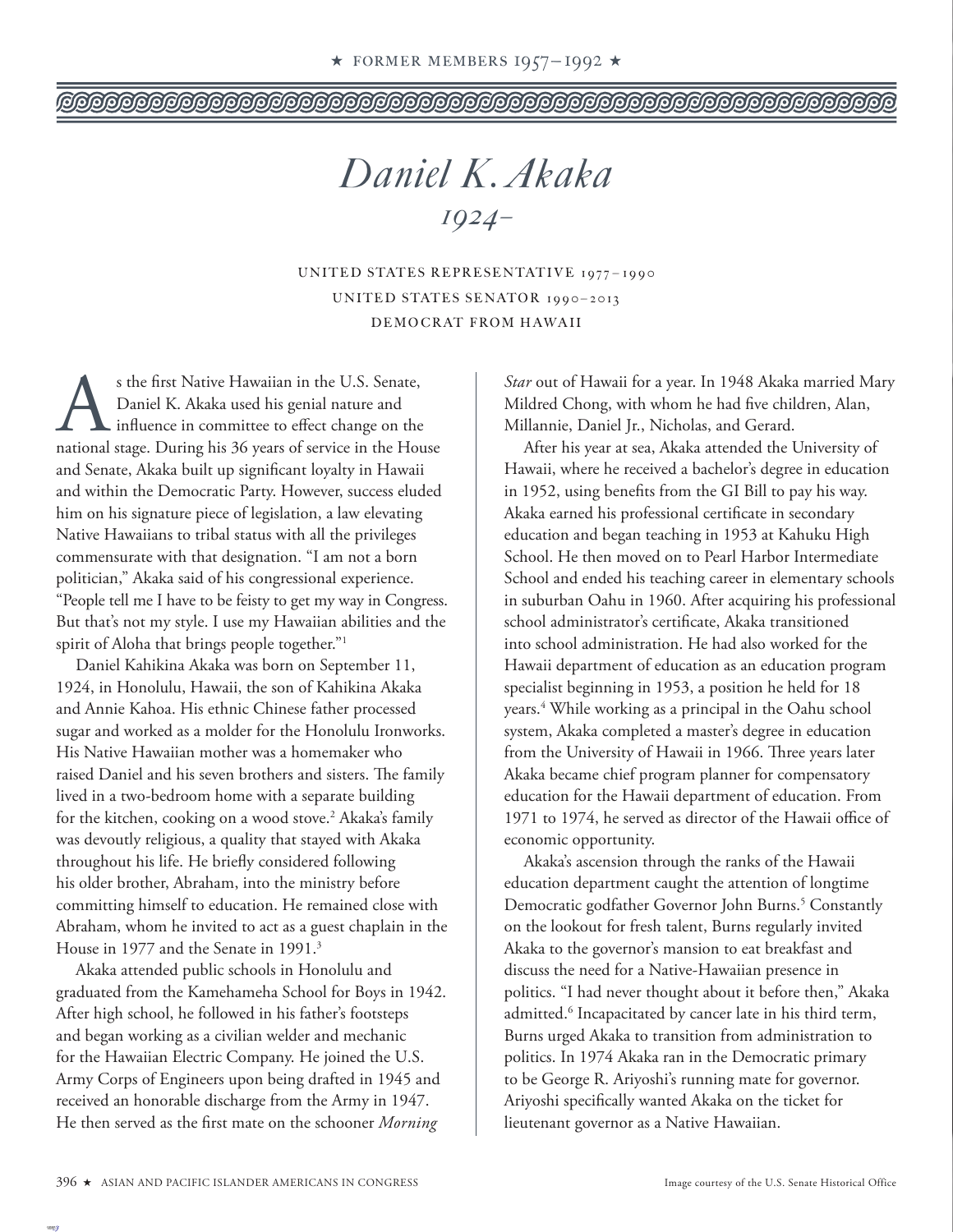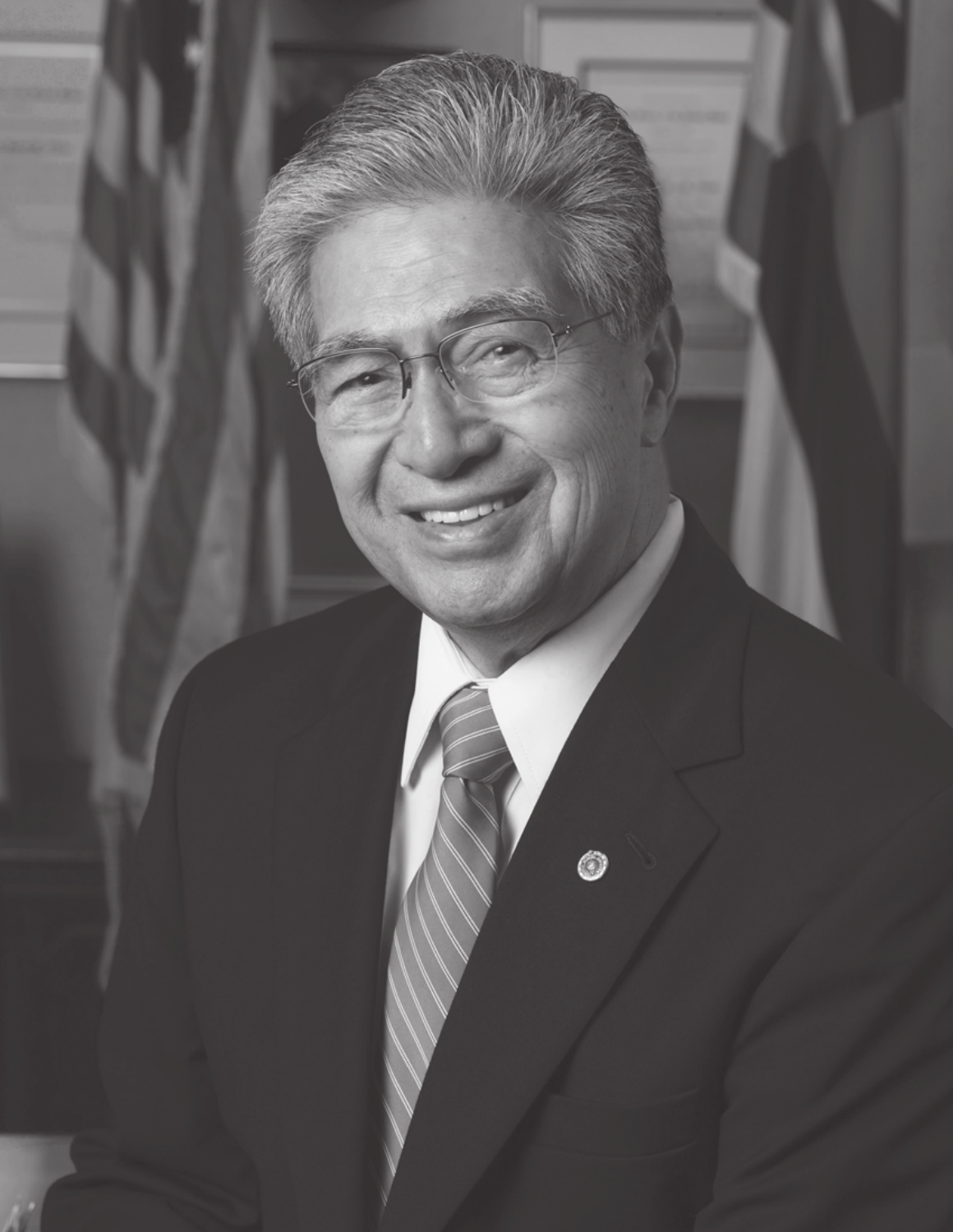Maintaining a careful ethnic balance in Hawaiian politics had long been a common practice carefully managed by party elites. However, Akaka entered the campaign late and was defeated by Nelson Doi, who went on to win the election for lieutenant governor alongside Ariyoshi. Ariyoshi then hired Akaka as a special assistant in the governor's office, where he served from 1975 to 1976.<sup>7</sup> Akaka's political interest in helping Native Hawaiians began as Governor Ariyoshi's aide when he was directed to organize a program under the Native American Act in Hawaii. During this time, he helped forge the beginnings of ALU LIKE, a nonprofit organization formed to help increase opportunities and standards of living for Native Hawaiians while preserving their unique culture.<sup>8</sup>

A chain of events created a giant vacuum on the national level for Hawaii when Senator Hiram L. Fong retired in 1976. Both of Hawaii's U.S. Representatives, Spark M. Matsunaga and Patsy Takemoto Mink, announced their candidacies to replace the Senator, setting off an intraparty fight among Democrats and opening up both of Hawaii's congressional seats. Akaka declared his candidacy for Mink's seat, which included most of the land outside the population center of Honolulu except for the smaller northwestern islands. He faced Republican Hank Inouye (no relation to Senator Daniel K. Inouye) among other third-party candidates. Akaka ran away with the election, securing 80 percent of the vote.<sup>9</sup>

A liberal Democrat, Akaka tended to vote the party line on the majority of legislation, which helped him advance within the House. Though he often differentiated himself from his party by supporting defense programs largely due to the military bases on Hawaiian soil, Akaka voted with party leadership on issues they deemed essential. As one example, Akaka was crucial to a successful attempt by Democratic leadership to block President Ronald Reagan's funding for the MX missile. Akaka initially voted for the bill, but changed his mind when Illinois Democrat Marty Russo carried him from a phone booth to the chamber to change his vote.<sup>10</sup>

Akaka developed a "Hawaiian style" rapport with his House colleagues. He rejected a more showy or flashy style on the Hill, instead becoming more well known among Members of Congress for his soft-spoken, but affable, manner. Akaka devoted his time in the House to acquiring funding for his home state and focusing on Hawaiian issues, appearing "quietly competent" without gaining visibility either nationally or broadly across Hawaii.<sup>11</sup>

As a freshman House Member, Akaka was tapped to serve on four separate committees, including the Agriculture Committee and the Merchant Marine and Fisheries Committee, both key assignments to oversee legislation affecting Hawaiian industries. Akaka's longest service was on the Select Committee on Narcotics Abuse and Control, where he spent much of his time attempting to draw attention to the drug abuse problems on the islands and writing harsher sentences for dealers.<sup>12</sup> His broader agenda included protection of the sugar and merchant marine industries in Hawaii and fostering a stronger relationship between Hawaii and the federal government. Akaka specifically developed a reputation for being a friend of federal workers, who comprised a large part of his constituency. From 1978 through his final House election in 1988, Akaka never received fewer than 75 percent of the vote. Akaka never went uncontested and usually faced a Libertarian opponent, but for many of these elections, Republicans failed to put forward an opponent.<sup>13</sup>

Akaka entered Congress with the hope of securing a seat on the Appropriations Committee, but was told not to expect much, coming from a small state. He recognized the difficulty of his position. "You cannot get into the committee unless somebody dies, or somebody resigns or leaves the House." When a seat did open up during his second term, Akaka aggressively pursued it and reminded Speaker Tip O'Neill of Massachusetts of his unwavering loyalty. "I think that made a difference," Akaka recalled, "because the next day, Charlie Rangel [of New York] called me and said, 'Danny, you're in.'"<sup>14</sup> From the Appropriations Committee and its Agriculture Subcommittee, Akaka supported the causes of the sugar and pineapple industry, tourism, and environmental protection, issues that loomed large for his constituency. He also continued his advocacy for Native Hawaiians.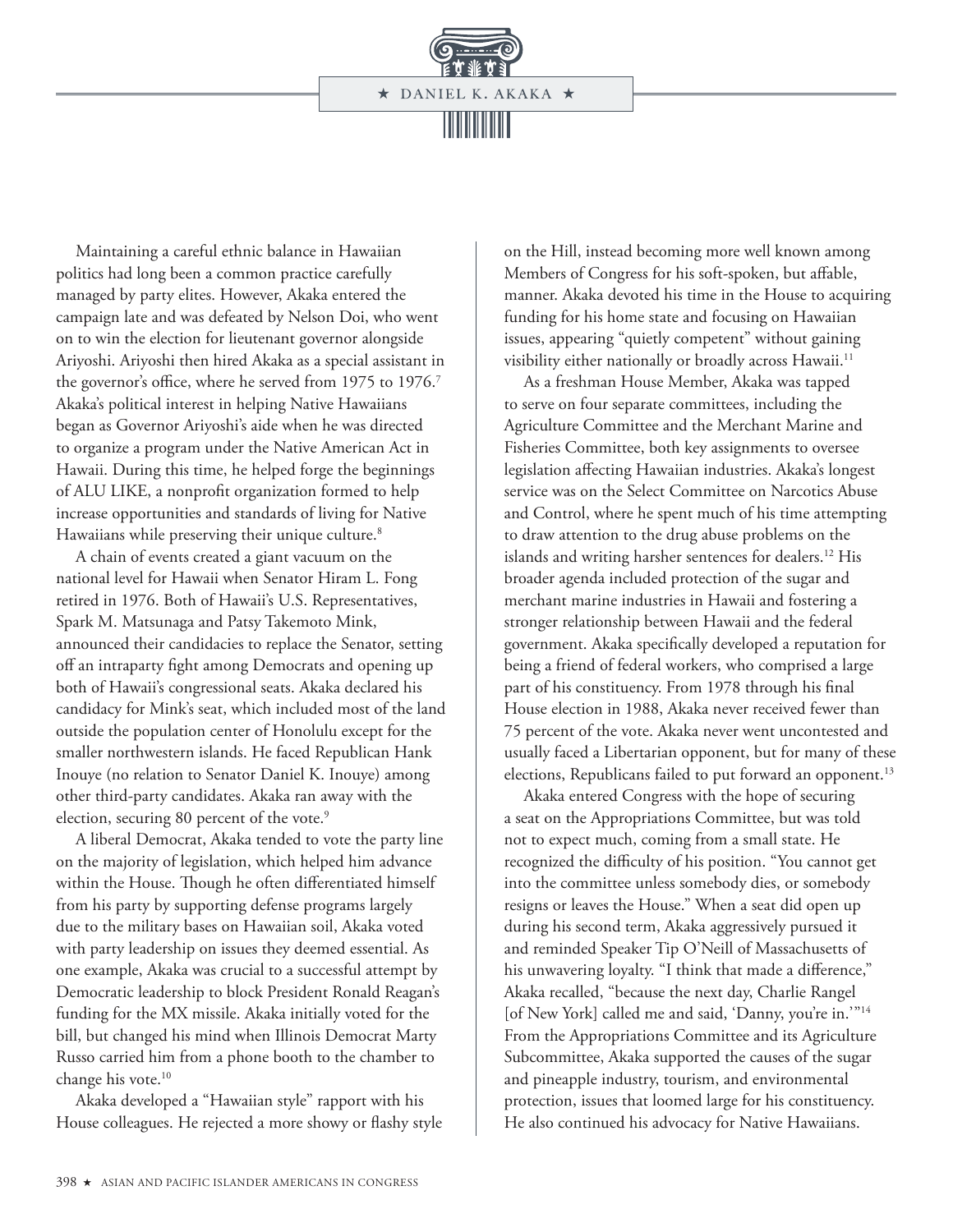Akaka focused on that behind-the-scenes approach to legislating particularly through his seat on the House Appropriations Committee, where he coordinated with fellow Hawaiian Daniel Inouye on the Senate Appropriations Committee.

When Senator Spark Matsunaga died in 1990, Governor John Waihee III appointed Representative Akaka to finish out Matsunaga's unexpired term. Akaka delayed taking the Senate oath of office in order to ensure House passage of funding for various projects relevant to Hawaii, using his seat on the powerful Appropriations Committee. It was unlikely he would be in the same position to influence legislation upon entering the Senate.<sup>15</sup>

Akaka's appointment officially began on May 16, 1990, but he still had to weather a special election in November to fill the remaining four years of Matsunaga's term. His fellow Representative from Hawaii, moderate Republican Patricia Saiki, declared her candidacy to challenge Akaka, and polls placed them in a dead heat. Saiki entered the race with the full backing of the George H. W. Bush presidential administration. With the potential to retake the Senate in 1990, Republicans made the contest a top priority. Akaka waved off the President's endorsement of his opponent, "I know what I'm up against: the White House. I don't think they know what they're up against."<sup>16</sup>

Saiki, with support from the national party, led Akaka in the polls as late as October. While the campaign between the two former teachers remained largely polite and, therefore, true to Hawaiian "Aloha" values, Akaka hit hard on his early Senate service, particularly his work for the sugar industry as well as his party bona fides, in an overwhelmingly Democratic state. "If it were not for the Democrats and the Democratic majority in Congress, Hawaii would suffer," Akaka claimed.17 In his tightest race since 1976, Akaka won with 54 percent of the vote, surpassing media expectations.<sup>18</sup> Surprisingly, he drew large Japanese-American support despite Representative Saiki's prominent position within that influential Hawaiian community.

Akaka made an immediate impression in the Senate by passing an amendment in the Energy and Natural Resources Committee to rename a scientific research bill in honor of the late Senator Matsunaga, who had authored it. In July Akaka led the effort to defeat New Jersey Senator Bill Bradley's proposal to lower sugar price supports. Bradley's amendment to the annual farm bill would lower price supports for sugar by 2 cents a pound. Bradley denounced the support as "the S&L of the farm program," a reference to the bankrupt savings and loan industry.<sup>19</sup> Akaka built a bipartisan coalition to defeat the measure, and his motion to table Bradley's amendment passed 54 to 44 on July 24, 1990. After his success, Akaka proudly said of his maneuver against Bradley, a former basketball star, "I'm only 5-feet-7, but I slam-dunked him." He touted his triumph as proof of his legislative effectiveness in the 1990 special election.<sup>20</sup>

Akaka was initially appointed to three committees in the 101st Congress (1989–1991): Energy and Natural Resources; Veterans' Affairs; and Governmental Affairs.<sup>21</sup> He served on the latter two committees throughout his tenure in the Senate. His reputation as an ally of federal employees grew out of his position on the Governmental Affairs Committee, renamed the Committee on Homeland Security and Governmental Affairs in 2005 in response to the executive reorganization in the wake of the September 11, 2001, attacks. He chaired the Federal Workforce Subcommittee and regularly reached across the aisle on behalf of federal employees alongside Senators George Voinovich of Ohio and Susan Collins of Maine, both Republicans. Akaka often referred to Voinovich as a "brother," and he engineered whistleblower protection legislation with Senator Collins.

Akaka was the primary sponsor on the Whistleblower Protection Enhancement Act of 2012, which passed the Senate by unanimous consent. Federal worker groups credit him for streamlining the federal hiring process, encouraging telework options, and shepherding to passage the Non-Foreign Area Retirement Equity Assurance Act of 2009, which shifted federal employees in Hawaii, Alaska, and U.S. territories from broad nonforeign cost-of-living adjustments to fairer locality pay levels. The president of the Partnership for Public Service lauded Akaka, "He's not flashy, but he is immensely substantive."<sup>22</sup>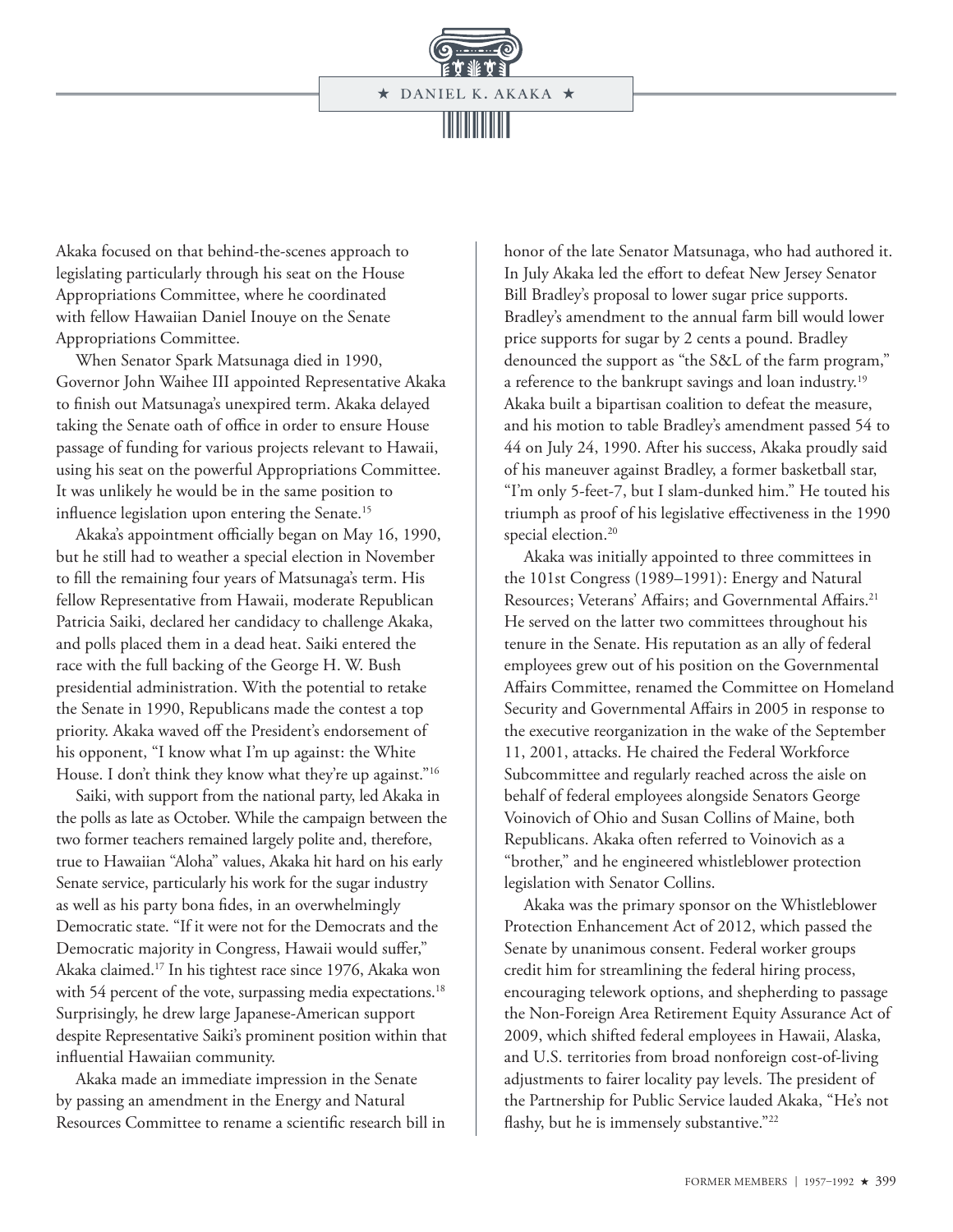Akaka served on the Banking, Housing, and Urban Affairs Committee during the 107th Congress (2001–2003) and again during his final term from 2007 through 2013. Akaka helped to develop the Dodd–Frank Wall Street Reform and Consumer Protection Act in 2010, authoring the section of the bill establishing the Office of Financial Education in the Consumer Financial Protection Bureau and creating grant programs for consumer education.

Akaka attempted to offer alternatives to predatory financial products like high-interest payday loans. Long an advocate of financial literacy and education, Akaka also sponsored the Excellence in Economic Education Act (S. 1487) in the 106th Congress (1999–2001), which provided federal funding for teacher training and school activities for economic education. Much of his bill passed as part of the No Child Left Behind Act in 2002.

Akaka also sponsored the Credit Card Minimum Payment Warning Act, much of which found its way into the Credit Card Accountability Responsibility and Disclosure Act of 2009. The relevant portions necessitated a box, referred to by his colleagues as the "Akaka Box," on credit card statements that simply displayed the minimum payments required to pay an outstanding balance within 36 months.<sup>23</sup>

As a member of the Senate Veterans' Affairs Committee (1990–2013), Akaka helped to expand federal support for veterans and honor their service with education benefits and medal awards. In 1996 he launched a review of World War II records which led to more than 30 medals being distributed in 2000 to retroactively honor the service of Asian-American soldiers, including Senator Inouye. As chairman of the committee (2007–2011), Akaka pushed the panel to authorize the largest increase ever in funding for the Veterans Administration in 2007. Akaka collaborated with Virginia Senator Jim Webb to rework the GI Bill for veterans of the wars in Iraq and Afghanistan. Akaka and Inouye also provided compensation for Filipino veterans who fought under the U.S. flag in World War II. After many different iterations of the Filipino veterans' bill, the pair finally secured funding in the 2009 stimulus bill through a combined effort, using their positions on the Veterans' Affairs and Appropriations Committees.<sup>24</sup>

Despite having a hand in major pieces of legislation, much of Akaka's work happened behind the scenes to support his state and fellow Asian Americans. "You don't see him introducing legislation or much important legislation," a political observer once noted. "He rarely speaks on the floor. He might be effectively talking one on one with other senators, but no one would see that."25 Akaka arranged for a Federal Emergency Management Agency office to be located in Hawaii in 1993 following Hurricane Iniki.26 He maintained an interest in the protection of the natural Hawaiian environment, and he lobbied for the creation of new national parks. Akaka also supported prohibiting the use of U.S. territories in the Pacific as nuclear waste disposal sites, safeguards against introduction of alien species to Hawaii, and the foundation of the Spark M. Matsunaga Renewable Energy and Ocean Technology Center at Keahole Point.<sup>27</sup>

With his Senate appointment in 1990, Akaka became the first Native Hawaiian to serve in that body. Throughout his Senate career, Akaka devoted considerable effort to representing Asian Americans broadly and Native Hawaiians specifically. Akaka helped found the Asian Pacific American Caucus in 1994 and briefly served as its secretary. In 1997 Akaka delivered a stirring condemnation of anti-Asian prejudice on the Senate Floor, specifically denouncing the belittling of Asian-American contributions to the political process in the wake of fundraising scandals featuring Asian-American businessmen and politicians.<sup>28</sup>

In 1993 Akaka secured congressional and presidential apologies for the U.S.-backed 1893 overthrow of the Hawaiian monarchy. Senators Akaka and Inouye both lamented the nature of the kingdom's toppling as a cultural loss. After little debate, the resolution (S.J. Res. 19) passed 65 to 34.29 Akaka introduced the Senate version (S. 1763) of the Stand Against Violence and Empower Native Women Act in 2011, which was folded into the Violence Against Women Act in 2013, extending protections to Native-American and Native-Hawaiian women.<sup>30</sup>

His signature legislation grew out of his support for Native Hawaiians. Serving on the Permanent Select Committee on Indian Affairs, Akaka threw his weight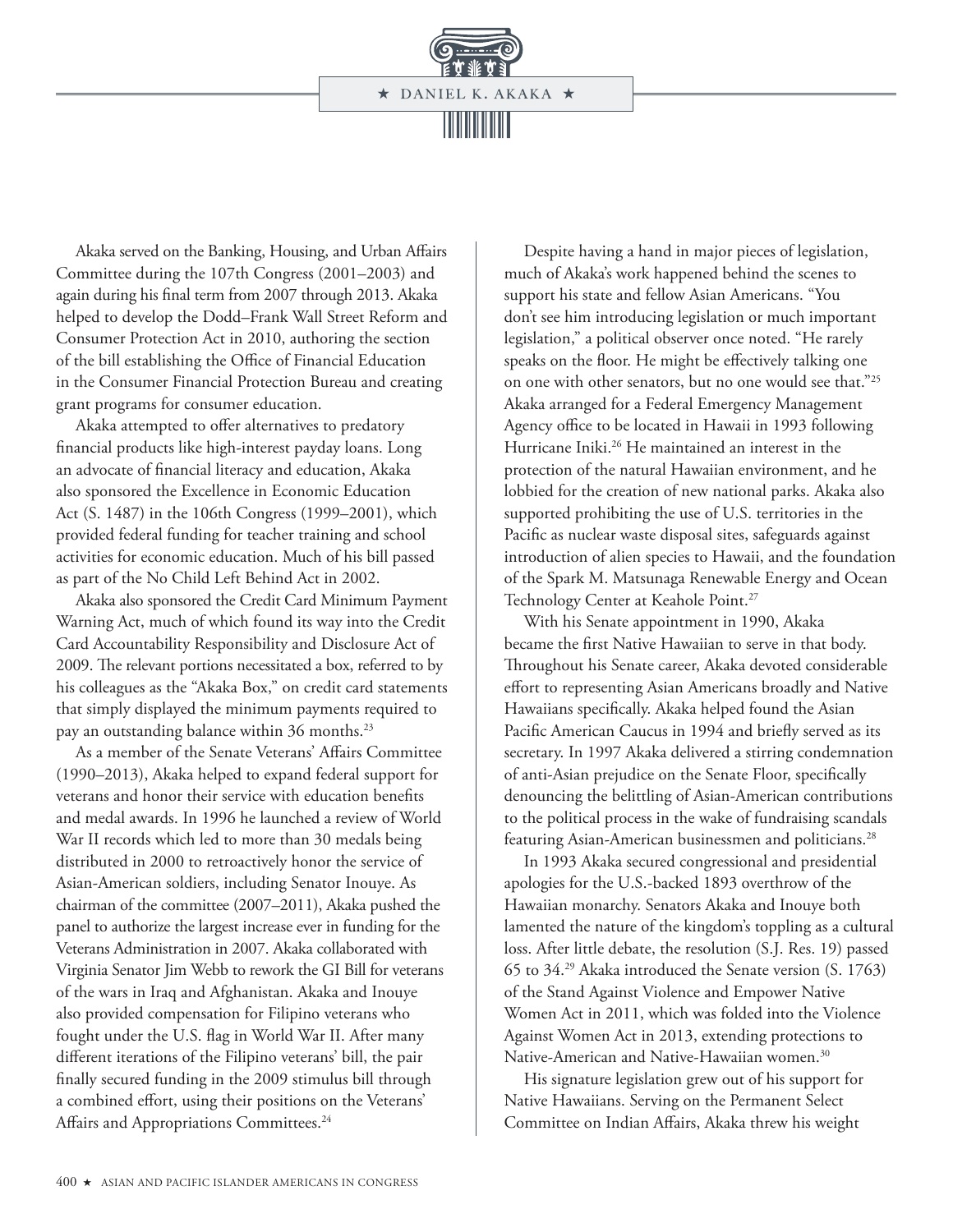behind indigenous Hawaiians following a 2000 Supreme Court ruling that struck down a Hawaiian practice in which state officials responsible for dispensing aid to Native Hawaiians were elected by Native Hawaiians. The Court deemed unconstitutional the racial basis for determining these voters. Less than six months later, Senator Akaka and Hawaii Representative Neil Abercrombie first introduced the Native Hawaiian Government Reorganization Act, which became known over time as the "Akaka Bill." The bill reconstituted the Kingdom of Hawaii as a Native-Hawaiian tribal unit similar to other Native-American tribes in the United States, allowing for "government-togovernment" interactions and other privileges extended to Native-American tribes.<sup>31</sup>

Proponents of the original legislation argued that Native Hawaiians faced discrimination and loss of opportunity because they lacked the long history of treaties that tribes on the mainland had made with the federal government.<sup>32</sup> Hawaiian Representative Mazie K. Hirono pointed out in 2007 that indigenous Hawaiians, while having no treaties with the federal government, did have a long history of federal statutes providing unique protections for them as a group. In essence, she argued, the bill would be an extension of current federal policy since the United States already treated Native Hawaiians as an indigenous group.33 Opponents claimed the bill could lead to "an impermissible racial preference in the establishment and operation of a government entity" and likened it to "the ethnic Balkanization of the country."34

A specific grievance levied against the Akaka bill noted that, unlike other native tribes, Native Hawaiians tended not to live together in one community continuously, but would be accounted for essentially by race, according to this legislation.35 Akaka himself said in the 2009 hearing on the bill that the legislation was merely intended to provide parity, to grant only the same privileges to Native Hawaiians already provided to other native tribes.<sup>36</sup>

Senator John Ensign of Nevada feared that the bill would lead to legal gambling on Native-Hawaiian land and repeatedly placed holds on it. In response, Akaka led the Hawaiian delegation in inserting a provision into the

bill that prevented any new Native-Hawaiian government from authorizing gambling.37 Akaka gathered support from an overwhelming majority of Democrats and several Republicans, including allies in Alaska and Republican Governor Linda Lingle of Hawaii. However, President George W. Bush promised to veto the bill. As a result, it languished in Senate committees.

The original bill passed the House in 2000 and 2007, but never made it to a vote on the Senate Floor. Akaka reintroduced the bill each Congress following the 107th Congress. It briefly gained some traction during the 2008 presidential campaign. Then Senator Barack Obama, who was born in Hawaii, spent much of his youth there, and attended high school in Honolulu, vowed to sign the Akaka bill, if elected. Akaka grew more optimistic about the measure's prospects after the 2008 elections increased the Democratic majority in the Senate and ushered Obama into the presidency. 38

After the bill stagnated under anonymous holds in the Senate for much of the 111th Congress (2009–2011), the Department of Justice requested revisions in 2010. Governor Lingle rejected those revisions and withdrew her support from the bill, which shrank Republican support in the Senate.<sup>39</sup> Unable to overcome Republican opposition, Akaka's efforts sputtered at the close of the 111th Congress. He reintroduced the bill in the 112th Congress (2011–2013), but had no real expectations of passage.

During the struggles to reconcile the bill in 2010, Akaka said of the legislation, "Over the last 10 years we have held hearings, considered various versions of the bill, and marked it up in both chambers. We believe we have a bill that is constitutionally viable, and a bill that can be supported by all."40 Akaka continued to support the effort through his waning days in the Senate. After his colleague Daniel Inouye died on December 17, 2012, Akaka again pushed in vain for passage of the bill in honor of his late friend, who had been a major proponent of the legislation.<sup>41</sup>

Akaka's quiet, but constant, service in the Senate guaranteed him wide margins in his first two re-election campaigns; he carried more than 70 percent of the vote in both 1994 and 2000.<sup>42</sup> In 2006, however, he faced his only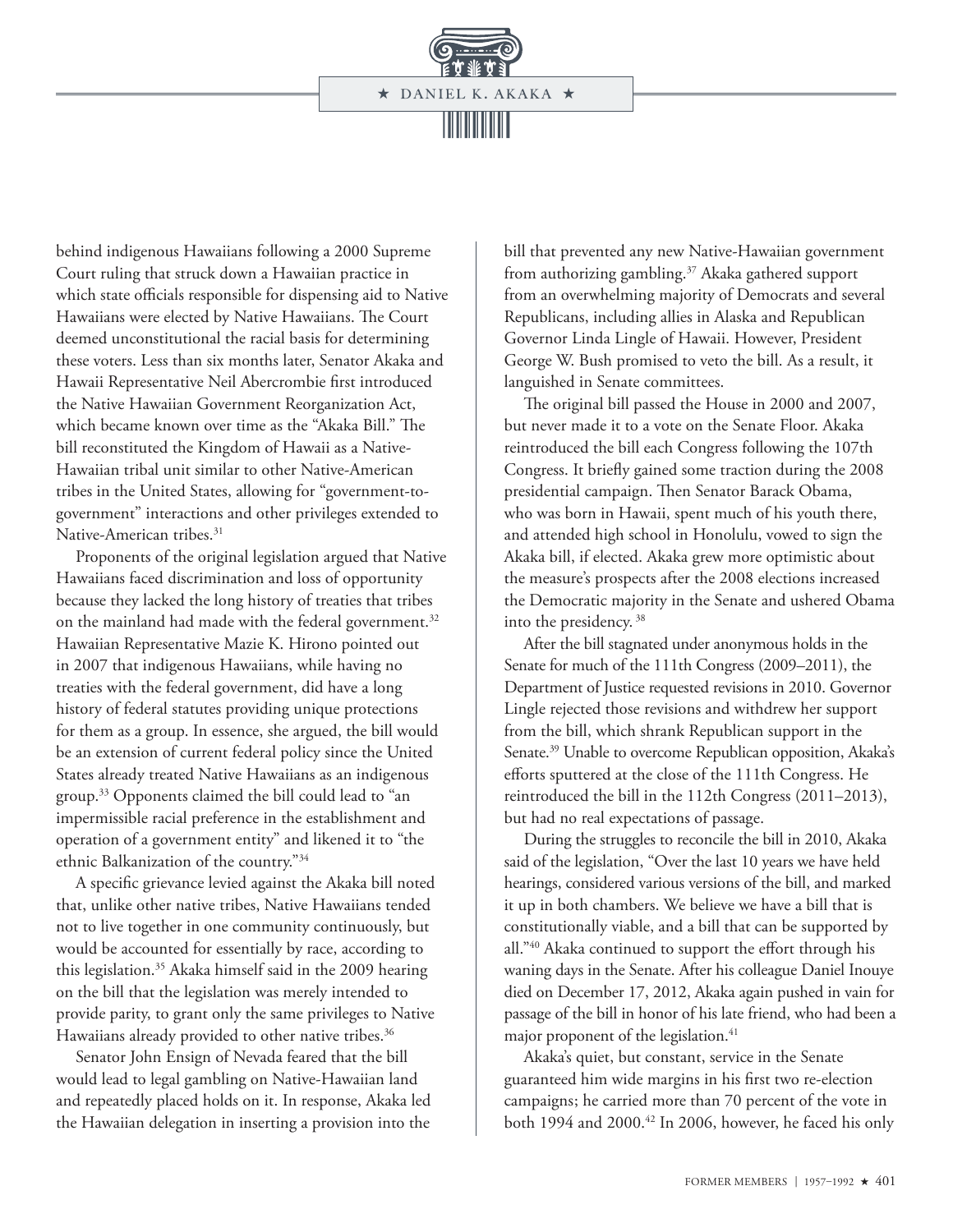

real electoral test since his 1990 special election. Voicing concerns about the age of Hawaii's two Senators, who were both more than 80 years old at the time, Representative Ed Case challenged Senator Akaka in the Democratic primary. "We have to think how we will move on, we want to have control how we move forward," Case said in his announcement, setting himself up as the vanguard of Hawaii's next generation of leaders. He also claimed a more moderate voting record than Akaka.

The rest of Hawaii's Democrats were unprepared for the announcement, and Inouye immediately requested that Case withdraw.<sup>43</sup> Both the Hawaii and national Democratic establishment shut Case out, but he attracted the support of national business leaders. Despite raising roughly three times more in campaign donations than Case, Akaka felt threatened, as polls showed a surprisingly tight race. He spent the entire month leading up to the primary campaigning in Hawaii and focusing on Case's assertion that he would have voted for the 2002 authorization of force against Iraq, which Akaka had voted against.<sup>44</sup> Akaka survived the primary, garnering 55 percent of the vote. Republicans expected Akaka to be weakened heading into the general election, but Akaka handily defeated opponent Cynthia Thielen in November with 61 percent of the vote.

After the intense primary in 2006, Akaka decided not to run for re-election in 2012. He retired from Congress at the age of 88 and now resides in Pauoa Valley in Honolulu, Hawaii.

## **MANUSCRIPT COLLECTIONS**

**Library of Congress, Asian Division** (Washington, DC). *Oral History*: 2003–2011, 8 linear feet. The collection contains videocassettes, DVDs, photographs, and documents related to an oral history project conducted by the United States Capitol Historical Society to document the service of Asian Americans in Congress. Daniel Akaka is included among the interviewees.

**University of Hawaii at Manoa Library**, **Archives and Manuscripts Department, Hawaii Congressional Papers Collection** (Honolulu, HI). *Papers*: 1997–2012, 560 linear feet. The collection reflects Daniel Akaka's service in Congress and includes bill files, subject files, committee materials, staff files, memorabilia, administrative files, and audiovisual materials. The collection is closed.

## **NOTES**

- 1 Helen Zia and Susan B. Gall, eds., *Asian American Biography*, vol. 1 (New York: UXL, 2003): 1; *Politics in America*, *1992* (Washington, DC: Congressional Quarterly Press, 1991): 391.
- 2 Rosemarie Bernardo, "Lawmaker Courts Supporters With a Gentle, Personal Touch," 18 September 2006, *Honolulu Star-Bulletin*, http://archives.starbulletin.com/2006/09/18/news/story01.html (accessed 26 August 2015).
- 3 *Congressional Record*, Senate, 105th Cong., 1st sess. (21 October 1997): S10867–S10869.
- 4 Don T. Nakanishi and Ellen D. Wu, eds., "Daniel K. Akaka," in *Distinguished Asian American Political and Governmental Leaders*, (Westport, CT: Greenwood Press, 2002): 5–8.
- 5 Bernardo, "Lawmaker Courts Supporters With a Gentle, Personal Touch."
- 6 Pete Pichaske, "Akaka Eager to Serve 5th Term," 11 October 1999, *Honolulu Star-Bulletin*, http://archives.starbulletin. com/1999/10/11/news/story4.html (accessed 4 March 2016).
- 7 Lynda Arakawa, "Ethnicity a Factor in Election," 7 April 2002, *Honolulu Advertiser*, http://the.honoluluadvertiser.com/article/2002/ Apr/07/ln/ln11a.html (accessed 14 September 2015).
- 8 Tom Coffman, *The Island Edge of America*: *A Political History of Hawai'i* (Honolulu: University of Hawai'i Press, 2003): 296–298.
- Office of the Clerk, U.S. House of Representatives, "Election Statistics, 1920 to Present," http://history.house.gov/Institution/ Election-Statistics/Election-Statistics/.
- 10 *Politics in America*, *1992*: 391.
- 11 As quoted in Maralee Schwartz, "Rep. Akaka Named to Fill Senate Seat From Hawaii," 29 April 1990, *Washington Post*: A4.
- 12 For a full listing of Akaka's committee assignments in the House of Representatives, see Garrison Nelson, *Committees in the U*.*S*. *Congress*, *1947–1992*, vol. 2 (Washington, DC: CQ Press, 1994): 10–11.
- 13 Office of the Clerk, U.S. House of Representatives, "Election Statistics, 1920 to Present."
- 14 Daniel Akaka, oral history interview by Ronald Sarasin, 16 March 2007, transcript, United States Capitol Historical Society, Washington, DC: 3–4, http://uschs.org/educate/documents-imagesand-recordings/ (accessed 28 September 2017).
- 15 *Politics in America*, *1992*: 391.
- 16 Karen Foerstel, "Sen. Akaka Sworn In To Serve Six Months," 17 May 1990, *Roll Call*: 14.
- 17 Michel McQueen, "Akaka and Saiki Fight for Hawaii Senate Seat with Some Hula Hoopla but Little Mudslinging," 1 October 1990, *Wall Street Journal*: A16.